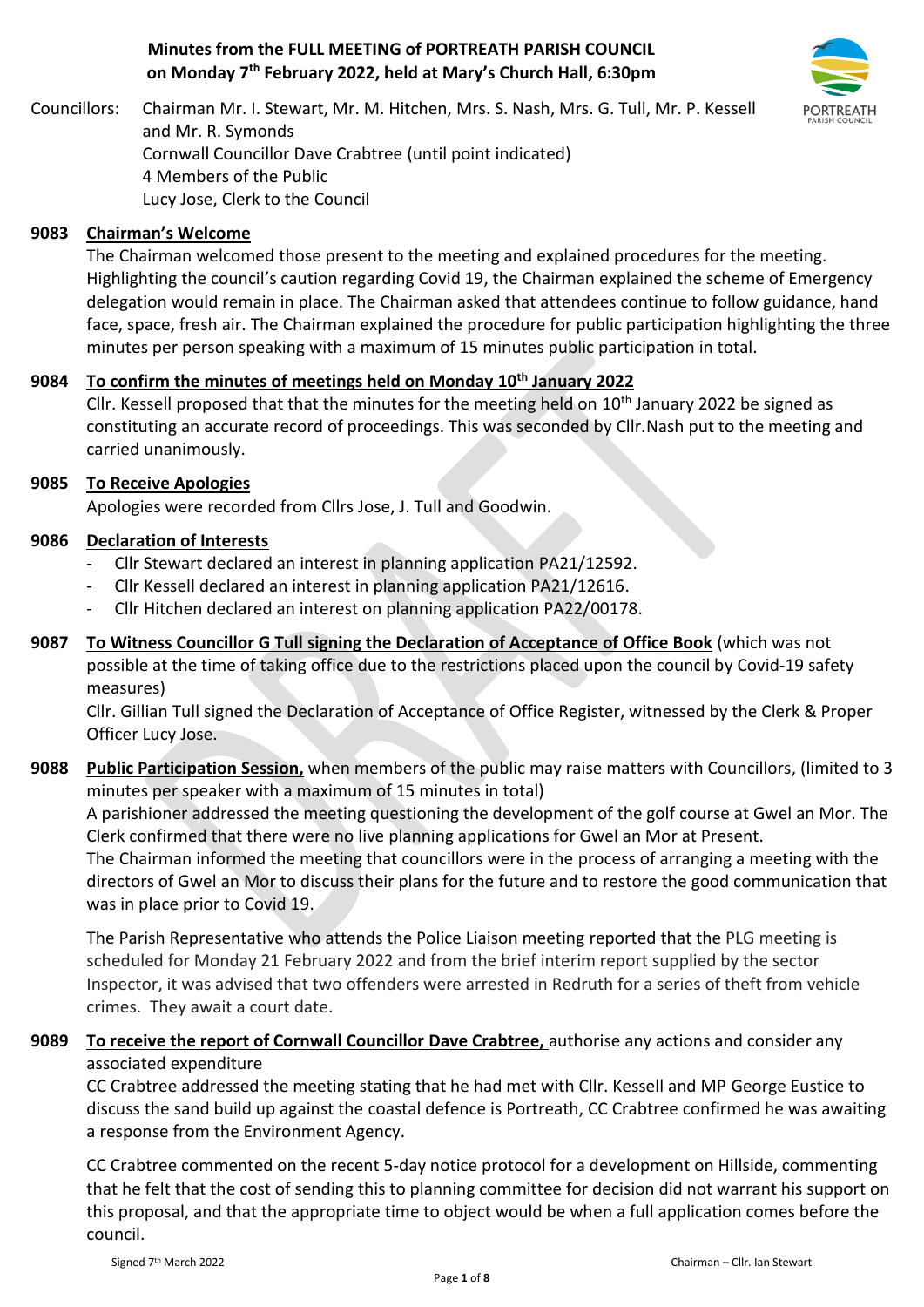CC Crabtree confirmed that PC Thorne had set up a community group for Illogan and Portreath for the speedwatch scheme and currently has the paperwork required to join the scheme. CC Crabtree offered to act as the coordinator for the group and suggested that in order to have sufficient volunteers combining Portreath and Illogan together would be advisable.



# **9090 Planning**

- **(a)** To give consideration as consultees to:
	- **i)** Proposed conversion of ground floor of premises to form office units and conversion of and extension of upper ground floor to form a dwelling to include provision of an additional car parking space at Railway Terrace, Portreath Redruth TR16 4LD (amended design following approval under PA21/00151)

#### **Pampered Paws, Tregea Terrace, Portreath – PA21/12616**

Cllr. Kessell declared an interest in this proposal and left the meeting.

The meeting discussed concerns regarding the proposed proximity to the Incline and the potential for the proposed to block the view of the incline. Agreeing that the World Heritage officer would lead with their comments, members of Portreath Parish Council **RESOLVED** to support this proposal on the proviso that the World Heritage Officer is satisfied with the proposed development. (Proposed by The Chairman, seconded by Cllr G Tull, carried unanimously.)

Cllr. Kessell re-joined the meeting.

## **ii)** Proposed Single Storey Extension

## **Lelant House, Nancekuke, Redruth – PA21/12690**

Following short discussion Members of Portreath Parish Council **RESOLVED** to support this proposal. (Proposed by The Chairman, seconded by Cllr Kessell, carried unanimously.)

**iii)** Retrospective permission to remove old damaged stone wall with fence and replace with 6'' block built wall, to be rendered and painted

#### **Roselyn, Penberthy Road, Portreath – PA21/12592**

The Chairman declared an interest in this proposal and left the meeting, requesting that Cllr. G. Tull led discussion on the proposal.

Cllr Nash expressed concern that the height of the wall was a safety issue for passing pedestrians including those attending the school and preschool, exampling a number of near miss incidents with vehicles entering and leaving the property.

Councillors discussed the height of the wall querying the allowed hight of a front wall. Several councillors suggested that the impact of the wall was no more intrusive than a hedge of the same height.

Cllr Nash proposed that Members of Portreath Parish Council object to the proposal on the ground of pedestrian safety and that the wall was not in keeping with other properties on Penberthy Road. This was seconded by Cllr. G. Tull and put to the meeting. The motion was defeated with 2 votes in favour and 3 votes against.

A counter proposal was presented to the meeting, Cllr. Kessell proposed that members of Portreath Parish Council raise no objections to the proposal. This was seconded by Cllr. Symonds put to the meeting and passed with 3 votes in favour and two votes against.

Cllr Nash requested that their vote be recorded as voting against the motion passed and that they have serious concerns for the safety of pedestrians if the proposed is allowed.

The Chairman re-joined the meeting.

**iv)** To construct a block 2no. C2 flats for residential care **Fairfield House, Bridge – PA21/12765**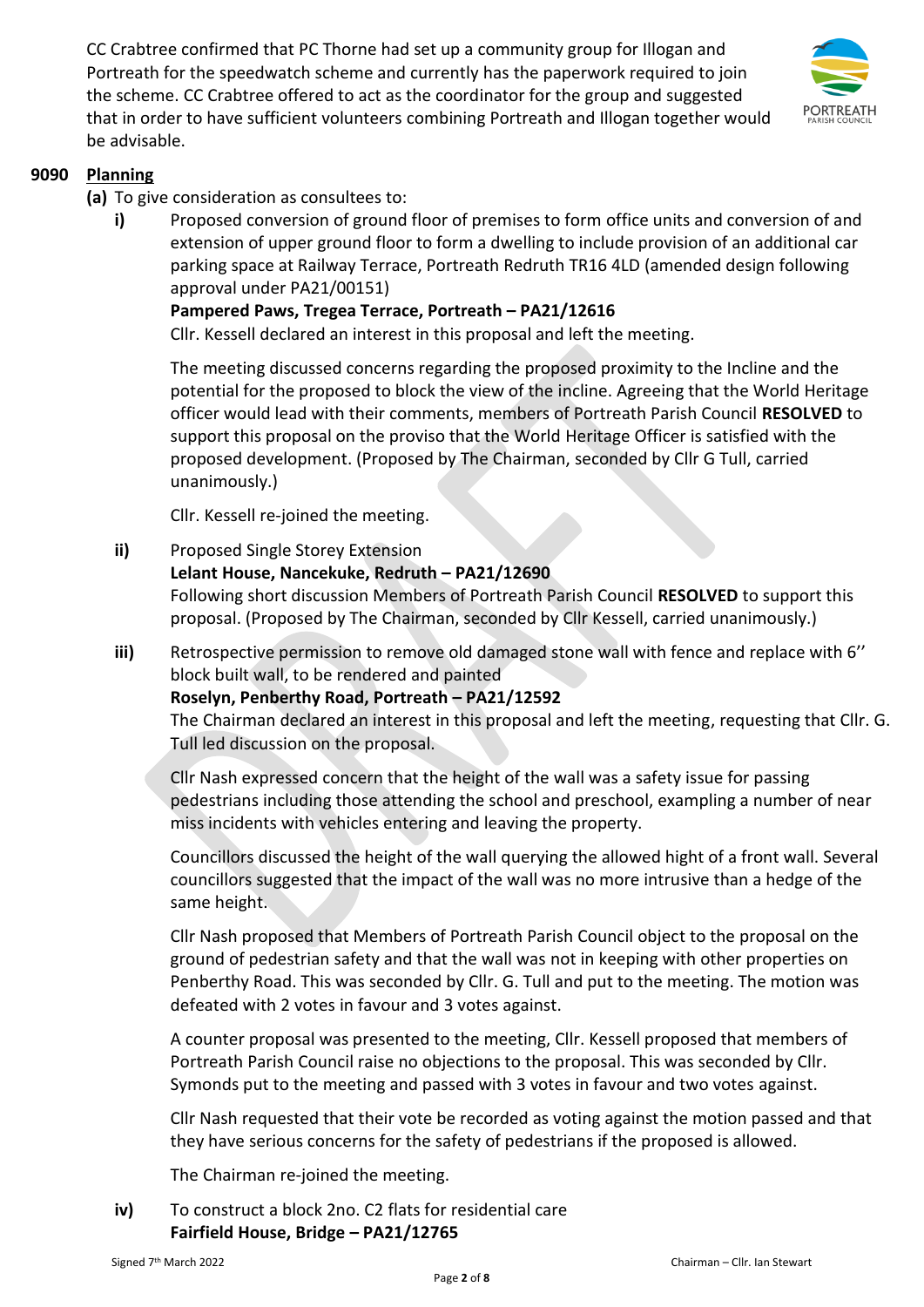Following discussion regarding the potential flood risk the Chairman proposed that members of Portreath Parish Council support the proposal on the condition that the surface drainage plan is deemed sufficient by the Environment agency.



This was seconded by Cllr G. Tull Put to the meeting and carried unanimously.

**v)** Single storey front extension

# **27 Tregea Terrace, Portreath – PA22/00175**

Councillors discussed if the proposal would have an impact on the character of the historic terrace. Councillors concurred that the World Heritage Officer would raise concern with the planning officer if this was not a favourable addition to the property.

Cllr Kessell proposed that members of Portreath Parish Council Support the proposal. This was seconded by Cllr. Symonds, put to the meeting and carried unanimously

**vi)** Replacement Dwelling

# **North Coast Holiday Cottages, Burleigh Cottage, Redruth – PA22/00178**

Cllr. Hitchen declared an interest in this proposal and left the meeting.

The Chairman outlined the proposal commenting on the planning history for the property.

Following short discussion, the meeting **RESOLVED** to support the proposal. (Proposed by Cllr. Kessell, seconded by Cllr Tull, carried unanimously.)

Cllr Hitchen Re-joined the meeting.

**(b)** To give consideration as consultees to any planning applications received since the preparation of this agenda

None

**(c)** To give consideration to any planning applications referred to the council under the 5-day notice protocol

The Clerk confirmed that a 5-day notice had been received for planning application PA21/10082 had been received and that following email consultation with councillors the council had responded with option 3 to request that the decision was taken to the planning committee. On this occasion CC. Crabtree felt this was not the best course of action, and the decision to approve the outline application was made by the planning officer.

**(d)** To note any planning appeals

# - **PA20/10946, 1A Greenfield Terrace**

Cllr. Hitchen proposed that the clerk write to the planning inspectorate reiterating the councils support for this proposal. This was seconded by Cllr. Kessell, put to the meeting and carried unanimously.

**(e)** To receive the report of planning decisions and correspondence and authorise any actions The meeting noted that planning applications PA21/10082 & PA21/11912 had been approved and PA21/09113 had been refused during the month of January.

The Clerk reported the supportive response from Redruth Town Council regarding the request for support where planning and developments that may cause flooding in the Portreath Stream.

The Clerk commented that they had also sent similar requests had also been sent to Illogan Parish Council and the Cornwall Council Planning department.

The Clerk suggested the Council make contact with Environment Agency the lead on the Flood Alleviation Project for the Portreath Stream to seek advice on how to respond to planning applications that may have a flooding impact on the Portreath Stream. The meeting concurred that this would be a good way forward and asked the Clerk to make contact with the project lead.

# **9091 To receive the following reports,** authorise any action and consider associated expenditure

#### **(a) Finance**

**i)** To receive report on the balance of the bank account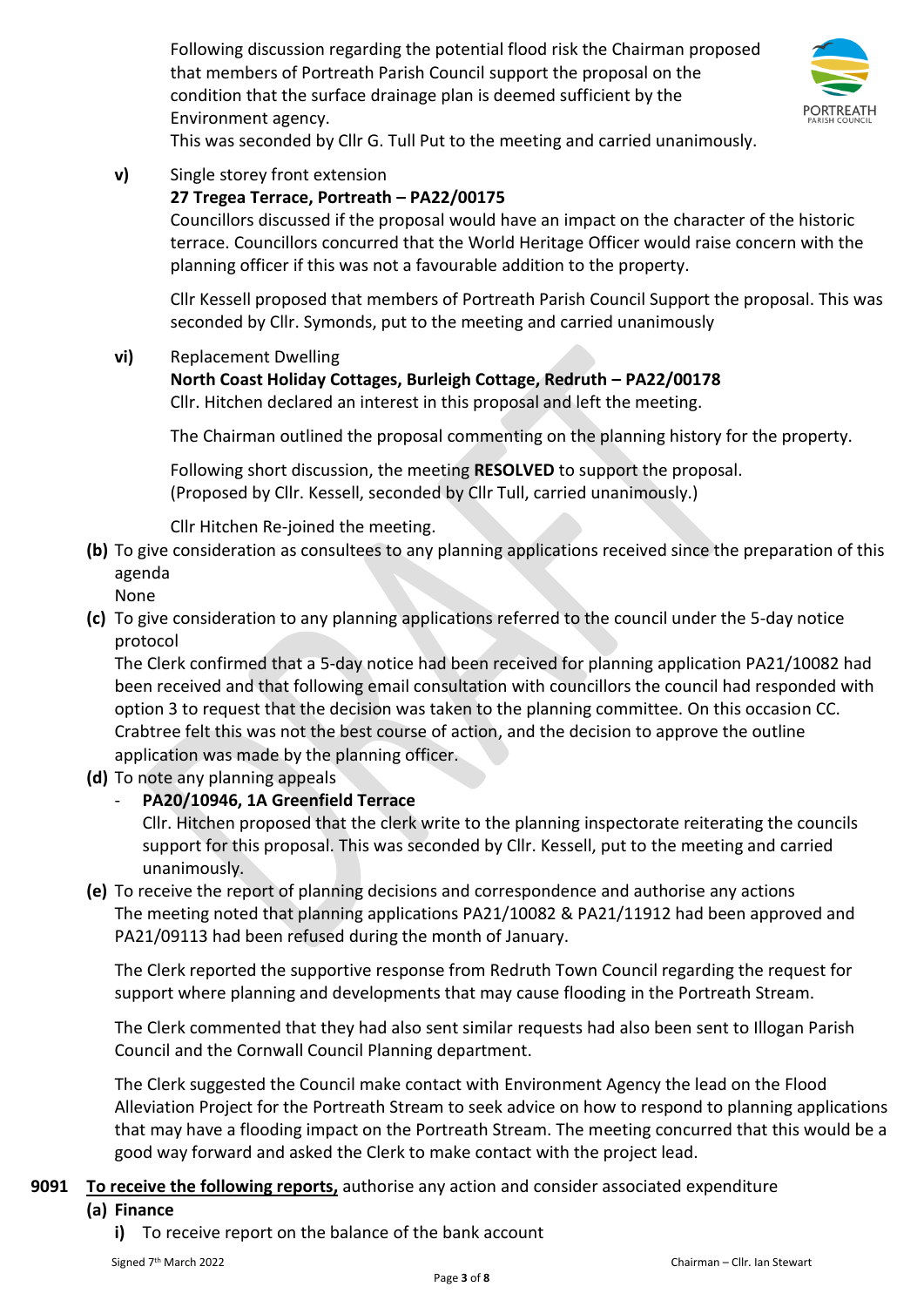The Clerk reported that on the  $1<sup>st</sup>$  February 2022 balance of the current account stood at £29,398.88 and the balance of the Savings Account stood at £30,221.99. The Bank statements were signed by the Chairman.



- **ii)** To approve the bank reconciliation for the month of January 2022 The Clerk presented the Bank reconciliation for the month of January 2022 to the meeting. This was approved by councillors and signed by The Chairman.
- iii) To receive the Payment Schedule for the period 1<sup>st</sup> January 2022 31<sup>st</sup> January 2022 and authorise payment of invoices received and payments scheduled for 1<sup>st</sup> February 2022 – 28<sup>th</sup> February 2022 Out lining the payment schedule the clerk displayed detailed payments totalling £4573.37 for the period 1<sup>st</sup> January 2022 – 31<sup>st</sup> January and payments totalling £8557.75 for the period 1<sup>st</sup> February  $-28$ <sup>th</sup> February 2022.

Cllr. Symonds proposed that the clerk line up payments as listed in the schedule. This was seconded by Cllr. Kessell, put to the meeting and carried unanimously.

**iv)** To note any income received None

# **(b) Finance and Staffing Committee Report**

**i)** General Report

The Clerk outlined the work of the committee to date and explained that the financial regulations were currently being reviewed and that a budget review working group would be held shortly, with a planned Finance & Staffing Committee meeting scheduled for the 21<sup>st</sup> March 2022.

The meeting agreed the date for a Zoom working group meeting to be the 15<sup>th</sup> February at 7pm.

**ii)** To note the increase of interest rate from Unity Trust effecting the savings account, 'Instant Access Savings' from 0.0% to 0.15%, form the 17<sup>th</sup> December 2021 The meeting noted the increase of interest rate from Unity Trust effecting the savings account, 'Instant Access Savings' from 0.0% to 0.15%, form the 17<sup>th</sup> December 2021.

# **(c) Clerks Report**

# **i)** General report

- *Chynance Bollards:* The Clerk explained that a number of residents had requested the key to open the bollards and that Highways had not been particularly helpful with suggestions for the management of access, so the Clerk confirmed that they had directed residents back to the highways department to arrange the removal of the bollards by the area steward for access to their properties as required for maintenance.
- *Gwel an Mor Site Visit:* The Clerk apologised for the many changes to the dates of the meeting and confirmed that 22<sup>nd</sup> February was the best date for Gwel an Mor representatives at present. The Clerk asked Councillors to confirm their availability to attend on this date asap.
- *Projector and Screen:* The Clerk asked for a volunteer to source a modern projector and screen to replace the dated and cumbersome equipment that was currently used. The Clerk confirmed that this was a budgeted expense and hopes that this could be accomplished prior to the next meeting of the council. Councillors concurred that Cllr. Goodwin was best placed for this task.
- *Hours:* The Clerk outlined, that currently they have over 2 weeks holiday remaining and predict ending the year with 30 hours over contracted hours. The Clerk confirmed that they will take most of half term off to use some of the outstanding holiday.
- *Training:* The Clerk confirmed that they had attended FOI and Data Protection training during the last month. Both courses have highlighted a work that needs to be undertaken, however if time is budgeted for this they should be reasonably straight forward to carry out as support is available from CALC and SLCC.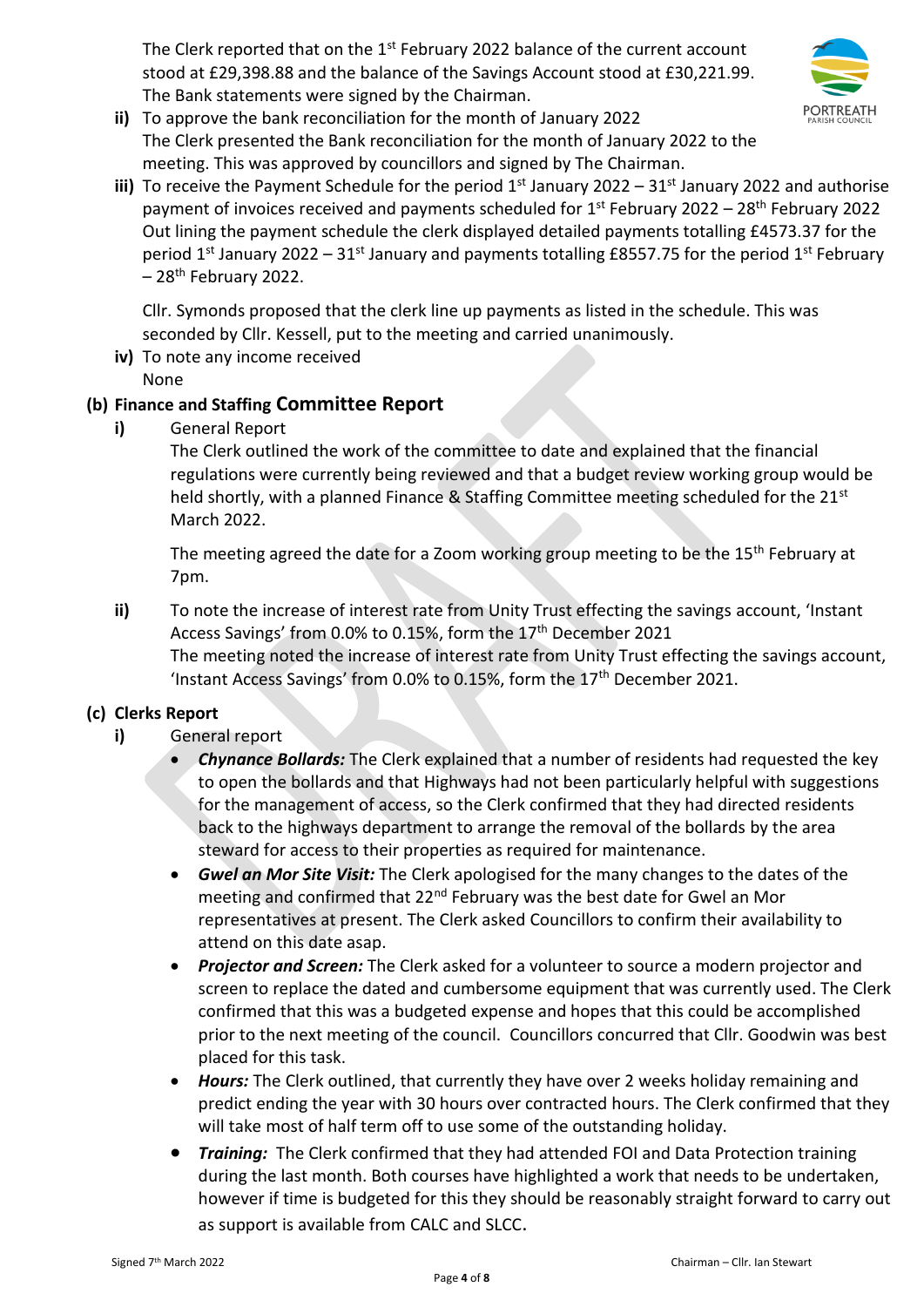• *Contractors:* The Clerk suggested a review with all contractors prior to the final year of their contracts.



The Clerk recommended that a working group be formed to look at contracts and work with contractors, to see where there are gaps look at

how they could be improved or amended prior to retendering for the contracts ahead of 2023/24. Cllrs, Kessell, Tull and Stewart expressed interest in being part of the working group.

CC Crabtree left the meeting.

## **ii)** Platinum Jubilee

The chairman outlined the clerks report. The meeting discussed possible locations for the beacon lighting, including the band stand in the car park, the former Crazy golf, and the harbour.

Following lengthy discussion Cllr. Kessell proposed that the Clerk purchase the Jubilee Beacon from the referred supplier and associated accessories as required for successful event. This was seconded by Cllr. Hitchen, put to the meeting and carried unanimously.

The meeting **RESOLVED** that the venue for the beacon lighting should be on the pier at the end of the Harbour with the grassed area on the small beach used if the weather is unfavourable. (Proposed by the Chairman, seconded by Cllr. Tull, carried unanimously.)

The Clerk confirmed that they would work on an action plan for the event alongside representatives of the Portreath Improvements Committee who have taken a lead on the planning for the whole Jubilee weekend.

**9092 Update on projects for the year 21/22,** authorise any action and consider associated expenditure

# **a) Former Public Toilets**

## **i) General update**

The Chairman summarised the options for the future pf the former toilets and indicated that Portreath Improvements Committee **(PIC)** were keen to pursue the option for them to take on the building and rebuild a modern shared community pace.

**ii)** Update on the feasibility study for the passing of the former toilet building the PIC, for use as a joint community venture, including office space of the Parish Council, authorise any action and consider associated expenditure (proposal for Portreath Improvements Committee attached)

# • **Address from Portreath Improvements Committee (PIC)**

A Representative of the PIC addressed the meeting outlining the proposal that had previously been circulated, and highlighted the social, economic and environmental benefits of the PIC taking over the building to the community.

The representative commented that the PIC preferred the option of a long-term lease and that the council would retain ownership of the land.

#### • **Further considerations**

The referring to the project at the WAAF site explained that should this project go ahead the next step would be to put in place a Head's of Terms document outlining timescales for the project and coving legal details with the PIC.

The Chairman highlighted the legal costs to both the council and the PIC and questioned if the PIC would pay all legal fees for the project. Representative of the PIC concurred that this would need to be discussed.

The Clerk confirmed that the21/22 budget for the project is £4500.00 and the 22/23 budget is £2000.00. The Clerk reminded Councillors that money from the 21/22 budget could not be rolled over to 22/23.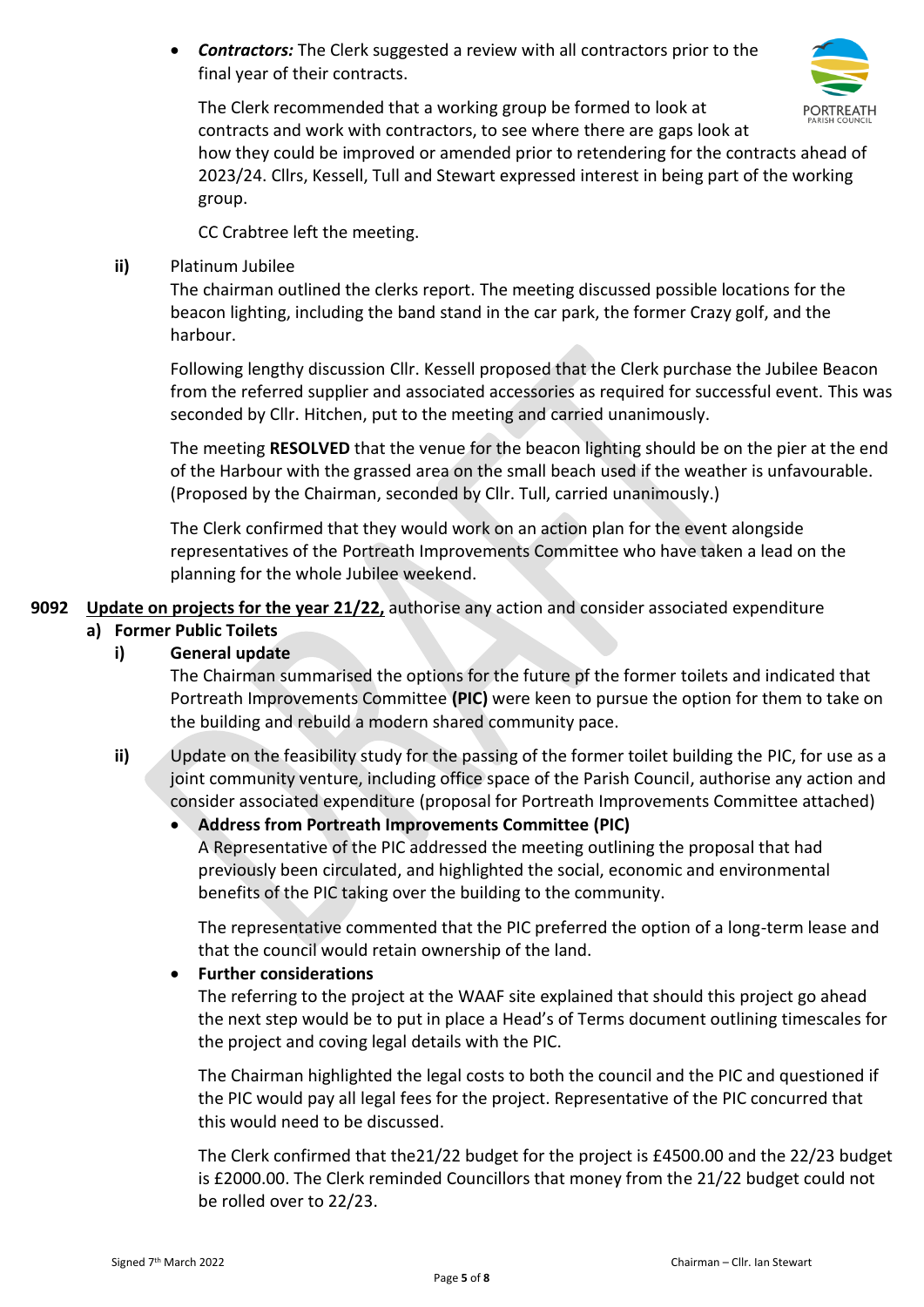• **To consider if the benefits of passing the asset to PIC on a long lease for less than full market value meet the criteria for social, economic or environmental benefit set in the Local Government Act 1972 s.127 (2) & (5): Local Government Act 1972: General Dispersal consent (England) 2003; disposal of land for less than best consideration that can be reasonably obtained**



Cllr. G. Tull proposed that following careful consideration of the proposal from Portreath Improvements Committee that this council do consider the proposal to meet the relevant criteria for passing the asset to PIC on a long lease for less than full market value meet the criteria for social, economic or environmental benefit set in the Local Government Act 1972 s.127 (2) & (5): Local Government Act 1972: General Dispersal consent (England) 2003; disposal of land for less than best consideration that can be reasonably obtained, and that a working group be formed to look at the next steps for the project. This was seconded by Cllr. Hitchen, put to the meeting and carried. Cllrs. Nash, Kessell and Stewart abstained from the vote.

# • **Next Steps**

PIC representatives questioned the full market value of the land. The Chairman confirmed that this was commercially sensitive information, however the land was of significant value.

Following further discussion regarding Heads of Terms for the transfer of land to the PIC Cllr. Symonds proposed that the council draft a Heads of Terms document. This was seconded by Cllr. Tull, put to the meeting and carried. Cllrs. Nash, Kessell and Stewart abstained from the vote.

# **b) Public Toilets**

The Chairman outlined a number of maintenance issues that had arsine in the toilets over the last month. The Chairman confirmed that all worked had either been completed or were awaiting parts or a contractor to complete.

Discussion followed regarding the potential to charge for the toilets. The Clerk and Chairman confirmed that when this had previously been considered councillors had expressed that they wished for the facilities to remain free to use, however commented that if councillors wished to revisit this, they should request this being added to the agenda for a future meeting.

# **c) Neighbourhood Development Plan (NDP)**

The Chairman updated the meeting stating that the draft report from the examiner had been received and commented upon and that the examiners report was now with Cornwall Council for amendment to the plan. The Chairman commented the next steps for the project was the public referendum.

# **d) Signage**

The Chairman updated members on the Welcome to the parish signage. The Chairman informed the meeting a contractor had been chosen to install the signs and that with the assistance of the Clerk would be he would be completing the excavation licence shortly.

# **e) WAAF Site**

**i)** General update

None

**iii)** Update on the proposals for the future of the WAAF Site, authorise any action and consider associated expenditure

# • **General Update**

The Chairman confirmed that he had sourced 3 quotes from solicitors to look at the Heads of Terms document.

The Chairman commented that he had identified a number covenants in the transfer details of the WAAF site to this council. The Chairman commented that this included were financial covenants which may mean monies may have to be paid to Cornwall council if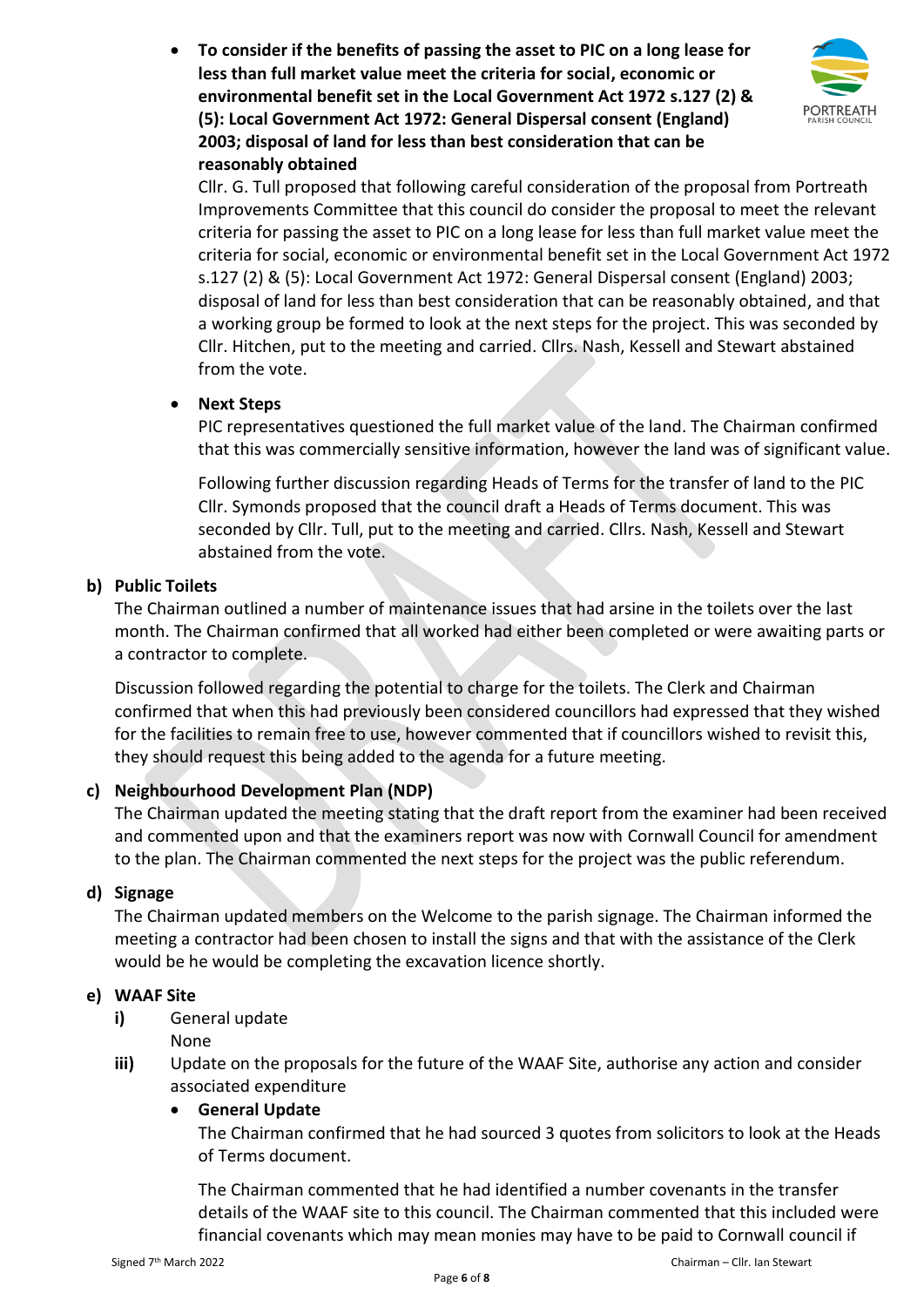'events' trigger them. The Chairman commented that gaining planning permission may be classed as an 'event'. The Chairman commented that CC Crabtree was working towards this council being able to retail the whole net sale fee as with the former toilets, however this could not be relied on.



Highlighting the cost of solicitor's fees, the Chairman commented that he had queried if Classic builders would pay the councils legal fees, and indicated that the response had been positive. The Chairman informed the meeting that to meet the financial regulations a valuation would need to be secured and exampled the cost of such works.

The Clerk reported that the initial community engagement had seen a generally positive response, however 66% of the people who got in touch directly for further information on the project were looking primarily for affordable properties to purchase, rather than rent.

The Clerk Confirmed that they are keeping a register of community engagement regarding the potential affordable housing development.

The Clerk remined members that this year there is no approved budget for this project and that the budget for the project for 2022/23 is £2000.00.

The Clerk referred to correspondence received regarding the project objecting to the development of land which is a rich wildlife habitat, that had been transferred to the council from Cornwall Council for use as a community woodland, wildlife and education facility. The Clerk outlined the objectors' other concerns regarding sustainability of the location for affordable housing, stating that there was no bus service to the area, no facilities within walking distance and no amenities close by so residents would be reliant on cars for transport. The Objector also highlighted the pressure on the local school and the impact on the wider parish with regards to overcrowding. The Clerk confirmed a further correspondence had been received from the Objector suggesting that any development should be kept to 1-bedroom properties for young people whose impact would not be felt by the schools and highlighting a report commissioned by the council which suggested the land was contaminated, and highlighted the right of way across the land.

Discussion moved to the council project managing, building and running its own affordable development. Councillors questioned if the council had the funds or expertise for such a venture.

Councillors questioned if other organisations had been approached regarding the project. The Chairman confirmed that Cornwall Council had been approached, however had shown little interest in the land and had not contacted the council in several months despite being chased.

The Clerk suggested contacting Cornwall Community housing trust to see of they would be interested in the land.

Questioning if the council had met it requirements to carry out due diligence the Chairman asked if there were any councillors willing to pursue other avenues.

The Clerk advised that the council should not be hasty in a decision, and that if they felt other options needed to be explored, they should first look into these before agreeing Heads of Terms with the organisation.

Cllr Kessell agreed to follow up some alternate options.

• **To note receipt of the Head of Terms from Nick Hewitt- Borman giving exclusivity for the project to the partners Coastline housing and Classic Builders.** 

The meeting noted receipt of the Heads of Terms document giving exclusivity for the project to the partners Coastline housing and Classic Builders.